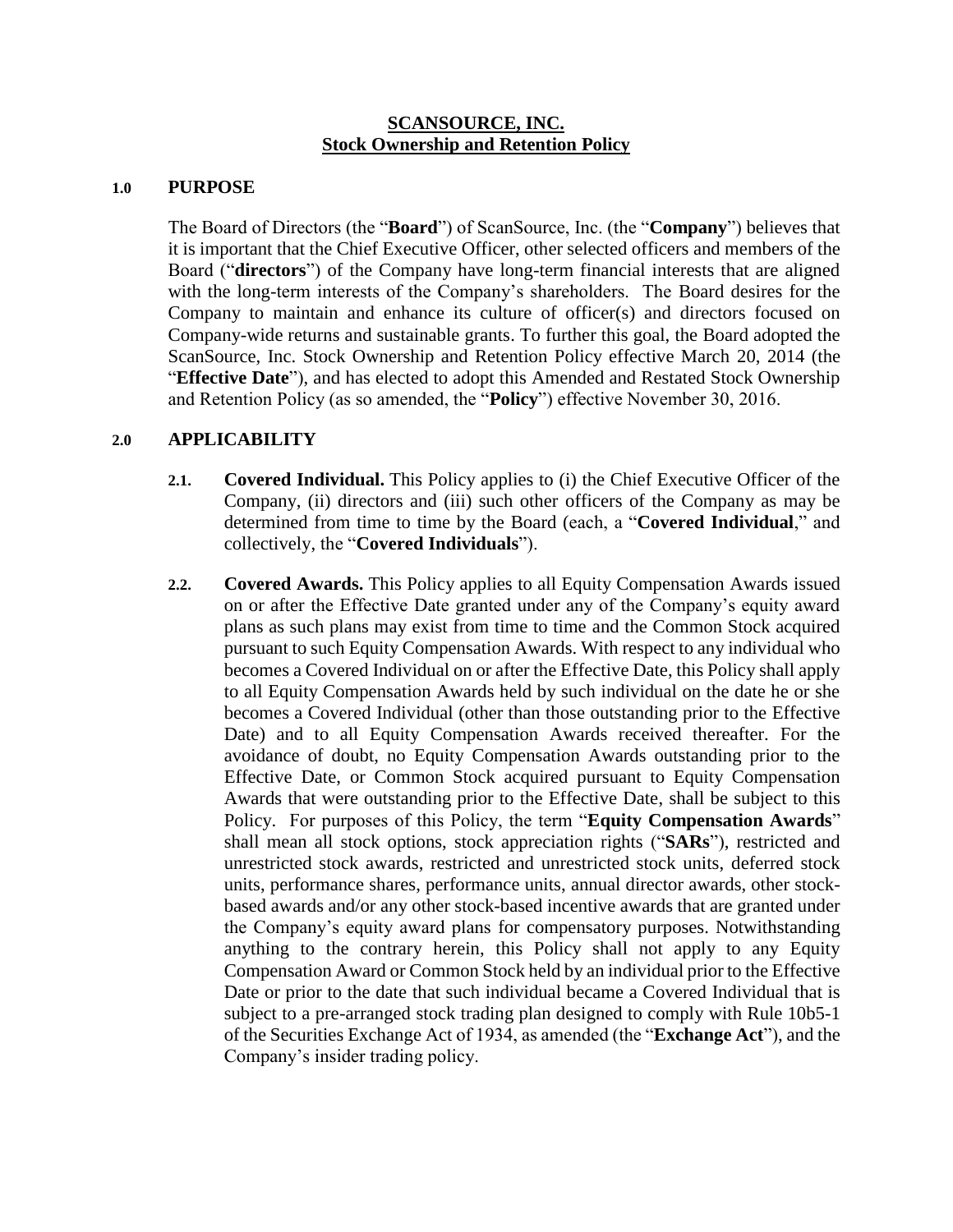#### **3.0 POLICY**

- **3.1. Administration.** The Policy will be administered by the Board. The Board, in its role of administering the Policy, is the "**Administrator**." The Administrator may delegate ministerial administrative duties to one or more officers or employees of the Company.
- **3.2. Salary Multiple Thresholds.** Each Covered Individual is expected to achieve and maintain a salary or cash retainer multiple threshold based on a multiple of annual base salary and/or annual Board cash retainer (but not Board committee retainers), as applicable, for such Covered Individual as set forth in the following table:

| <b>Covered Individuals</b>     | <b>Salary Multiple Threshold</b>     |
|--------------------------------|--------------------------------------|
| <b>Chief Executive Officer</b> | $3x(300\%)$ annual base salary       |
| <b>Directors</b>               | 5x (500%) annual Board cash retainer |
| All Other Covered Individuals  | $1x(100\%)$ annual base salary       |

- **3.2.1 Valuation Methodology.** The value of a Covered Individual's stock ownership requirement is based on his or her then current base annual salary, with respect to the Chief Executive Officer and other officers, and annual cash Board retainer, with respect to directors. This value may increase or decrease as a result of a change in the Covered Individual's title or base annual salary (in the case of officers) or changes to annual cash Board retainers (in the case of directors). The value of the Covered Individual's stock options shall be valued by applying the method customarily used by the Company for valuation of stock options for accounting purposes. The value of the Covered Individual's stock ownership other than stock options shall be based on the average closing price of a share of the Company's common stock (the "**Common Stock**") (as adjusted for stock splits and similar changes to the Common Stock) as reported on the Nasdaq Stock Market during the 30-day period ending on the date of any proposed transaction that would be subject to this Policy multiplied by the number of shares of Common Stock owned by the Covered Individual.
- **3.2.2 Eligible Equity**. For purposes of determining whether a Covered Individual has satisfied the stock ownership requirements of this Policy, eligible equity shall include all of the following: (i) shares of Common Stock owned by the Covered Individual (including but not limited to stock purchased on the open market), (ii) shares owned jointly with the Covered Individual's spouse and/or dependent children, (iii) shares owned by the Covered Individual's spouse or dependent children, (iv) shares held by a Covered Individual in the 401(k) Plan, (v) shares purchased under the Company's amended and restated Employee Stock Purchase Plan, (vi) shares held in individual brokerage accounts or other custodial accounts or in trust for the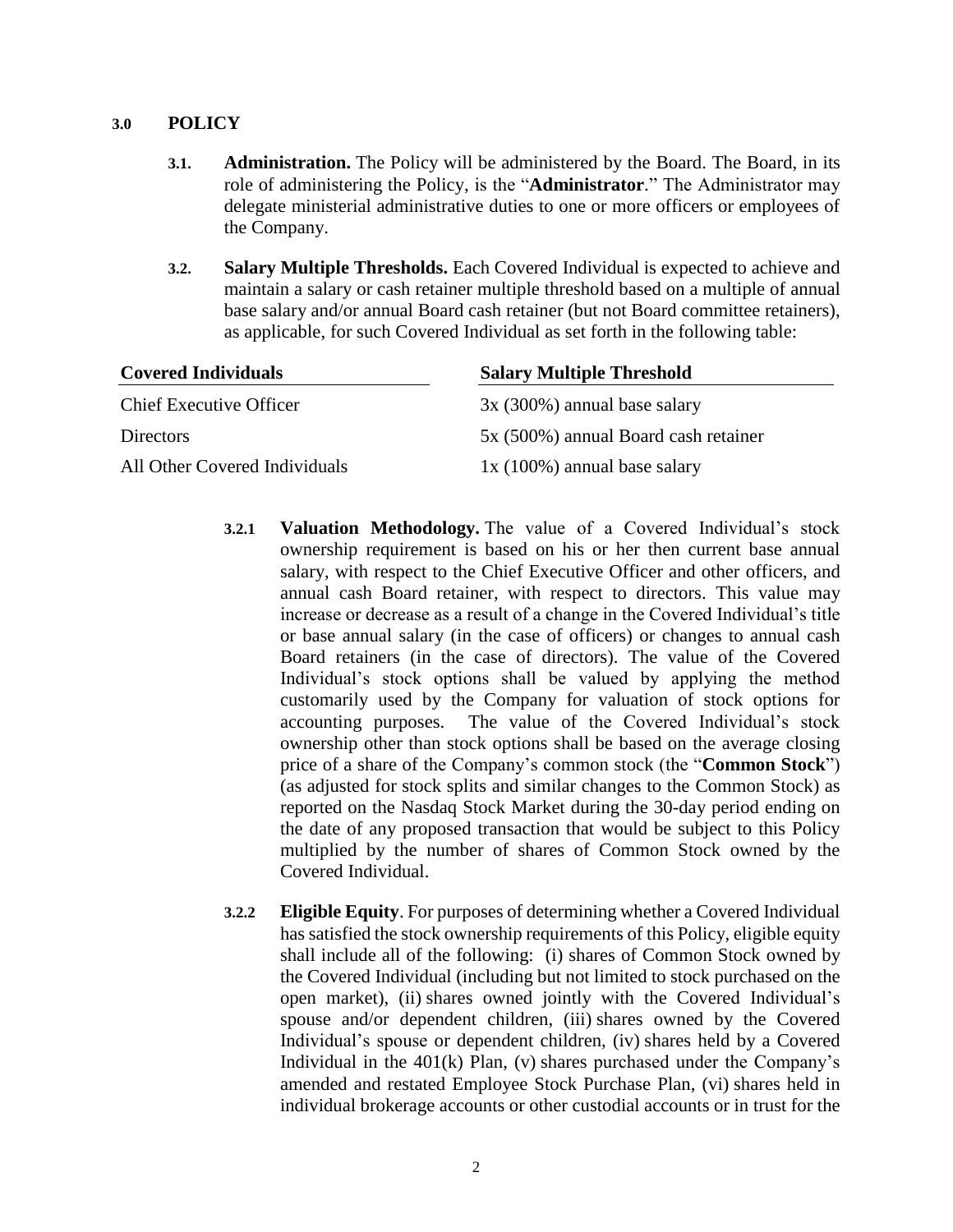benefit of the Covered Individual or the Covered Individual's spouse and/or dependent children, whether acquired through open market purchase or otherwise, (vii) shares underlying time-based restricted stock, restricted stock units or similar awards (whether vested or unvested) that vest based solely upon continued service, (viii) shares subject to vested or earned performance shares, performance share units or similar awards, (ix) shares received upon the exercise of stock options or SARs, and (x) shares subject to vested unexercised options. Shares subject to unvested unexercised options and unvested performance awards shall not be considered eligible equity.

- **3.3. Stock Retention Requirement**. It is expected that Covered Individuals will utilize grants under the Company's equity compensation plan(s) to reach the level of stock ownership required by the Policy. In this regard, until the applicable levels of ownership outlined above are met, a Covered Individual is required to retain 50% of the Net Shares resulting from the vesting of all restricted stock awards, restricted stock unit awards, performance awards and similar awards, and 50% of the Net Shares resulting from the exercise of all stock option or SAR awards. The Policy is not intended to limit a Covered Individual's ability to sell or transfer Equity Compensation Awards that were outstanding prior to the Effective Date, Common Stock acquired pursuant to Equity Compensation Awards that were outstanding prior to the Effective Date or shares of Common Stock otherwise acquired prior to the Effective Date. Shares subject to the retention requirements of this Policy shall not be pledged, hypothecated, made subject to execution, attachment or similar process, or in any manner be made subject to a hedge transaction or puts and calls. Because Covered Individuals must retain a percentage of shares resulting from any exercise of stock options or SARs or the vesting or earning of restricted stock, restricted stock units, performance awards or other similar equity awards until they achieve the specified guideline amount, there is no minimum time period to achieve these guidelines.
	- **3.3.1 Net Shares**. For purposes of this Policy, "**Net Shares**" means those shares of Common Stock that remain after shares are sold, delivered or withheld in payment of withholding taxes and/or the exercise price of stock options or SARs, as applicable.

# **4.0 ADMINISTRATION; COMPLIANCE.**

- **4.1. Modification.** The Administrator reserves the right to modify, amend, suspend or terminate this Policy at any time if it determines in its sole discretion that such action would be in the best interest of the Company.
- **4.2. Enforcement.** The Administrator has the discretion to enforce this Policy on a case-by-case basis. To the extent a Current Individual fails to comply with the Policy, the Administrator shall take such action as it determines to be appropriate.